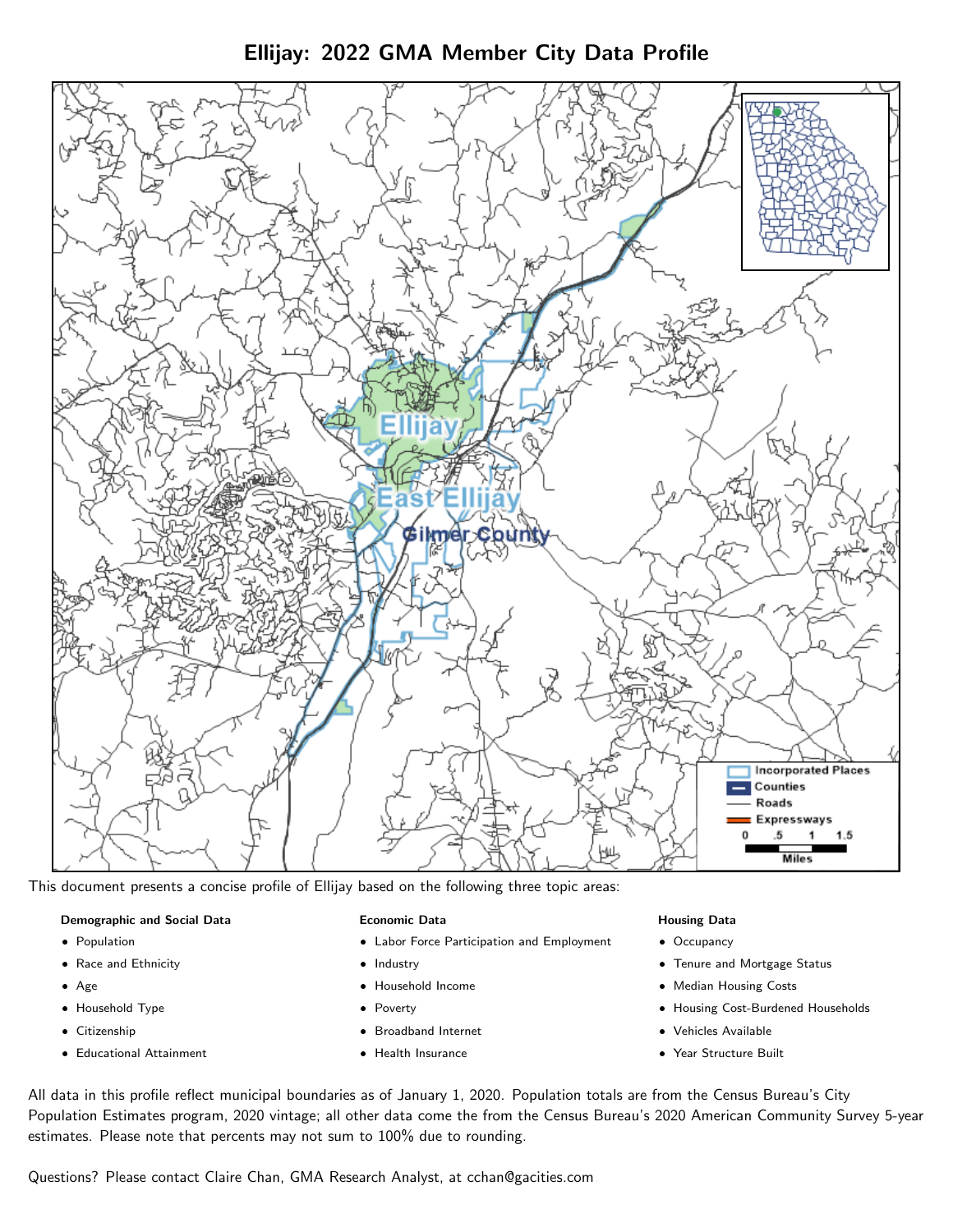# Ellijay: Demographic and Social



0% 2% 4% 6% 8% Male **Female** 8% 6% 4% 2% 85 and over 80-84 75-79 70-74 65-69 60-64 55-59 50-54 45-49 40-44 35-39 30-34 25-29 20-24 15-19 10-14 5-9 Under 5

## **Citizenship**

Age



Source: American Community Survey, 2020 5-year estimates, table B05002 Source: American Community Survey, 2020 5-year estimates, table B15002

## Race and Ethnicity



Source: U.S. Census Bureau, City Population Estimates, 2020 vintage Source: American Community Survey, 2020 5-year estimates, table B03002

## Household Type



Source: American Community Survey, 2020 5-year estimates, table B01001 Source: American Community Survey, 2020 5-year estimates, table B11001

## Educational Attainment



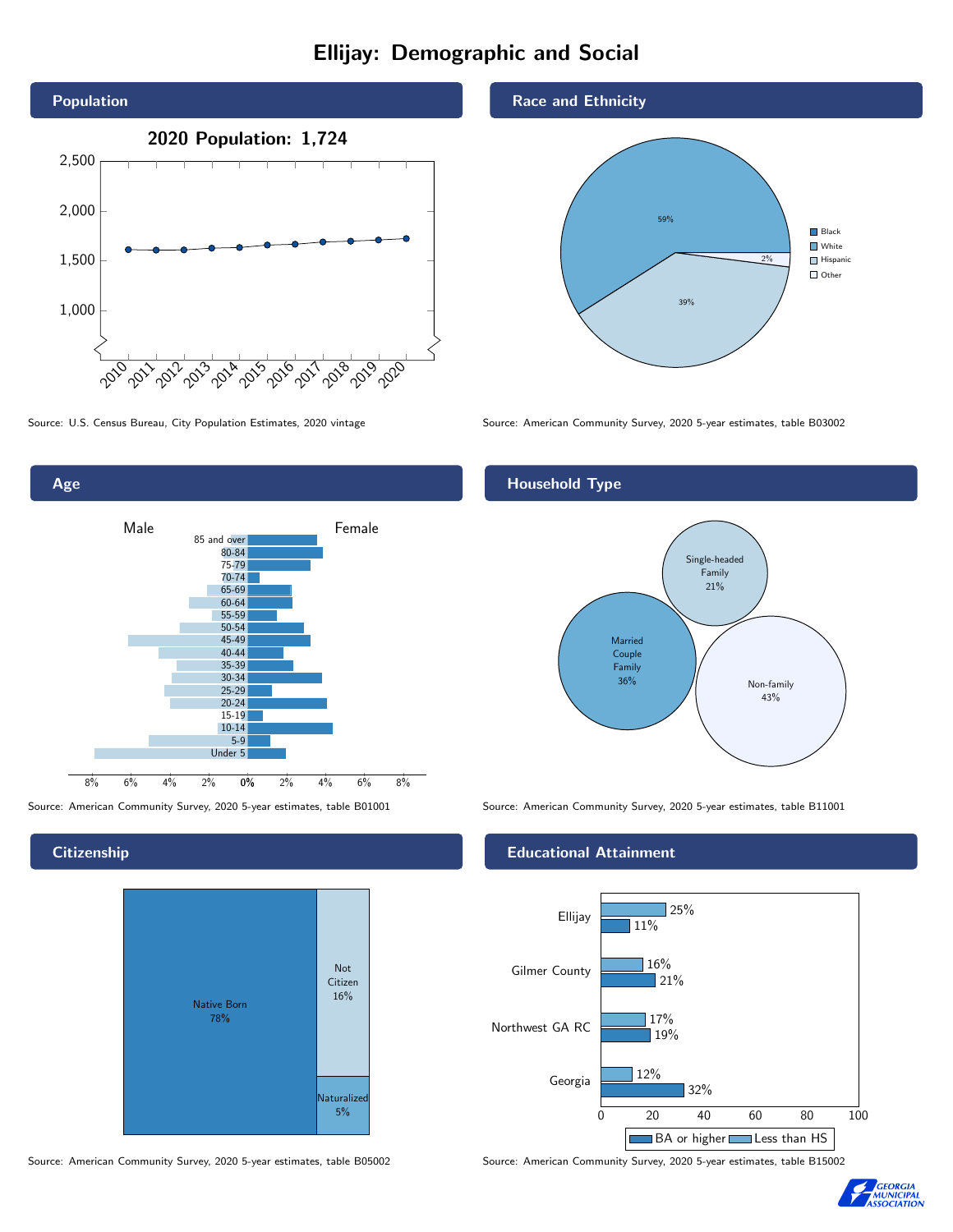# Ellijay: Economic



Source: American Community Survey, 2020 5-year estimates, table B23001 Note: Unemployment rate is based upon the civilian labor force.

## Industry

| Agriculture, forestry, fishing and hunting, and mining      | $0\%$ |
|-------------------------------------------------------------|-------|
| Construction                                                | 26%   |
| Manufacturing                                               | 24%   |
| <b>Wholesale Trade</b>                                      | $0\%$ |
| Retail Trade                                                | 12%   |
| Transportation and warehousing, and utilities               | $0\%$ |
| Information                                                 | $0\%$ |
| Finance and insurance, real estate, rental, leasing         | $1\%$ |
| Professional, scientific, mgt, administrative, waste mgt    | 8%    |
| Educational services, and health care and social assistance | 16%   |
| Arts, entertainment, recreation, accommodation, food        | 6%    |
| service                                                     |       |
| Other services, except public administration                | $4\%$ |
| Public administration                                       | 2%    |

Source: American Community Survey, 2020 5-year estimates, table C24030



Source: American Community Survey, 2020 5-year estimates, tables B19013 and B19025 Source: American Community Survey, 2020 5-year estimates, table B17010

Broadband Internet No 38% Yes 62%

#### Health Insurance



Source: American Community Survey, 2020 5-year estimates, table B28002 Source: American Community Survey, 2020 5-year estimates, table B18135



## **Poverty**